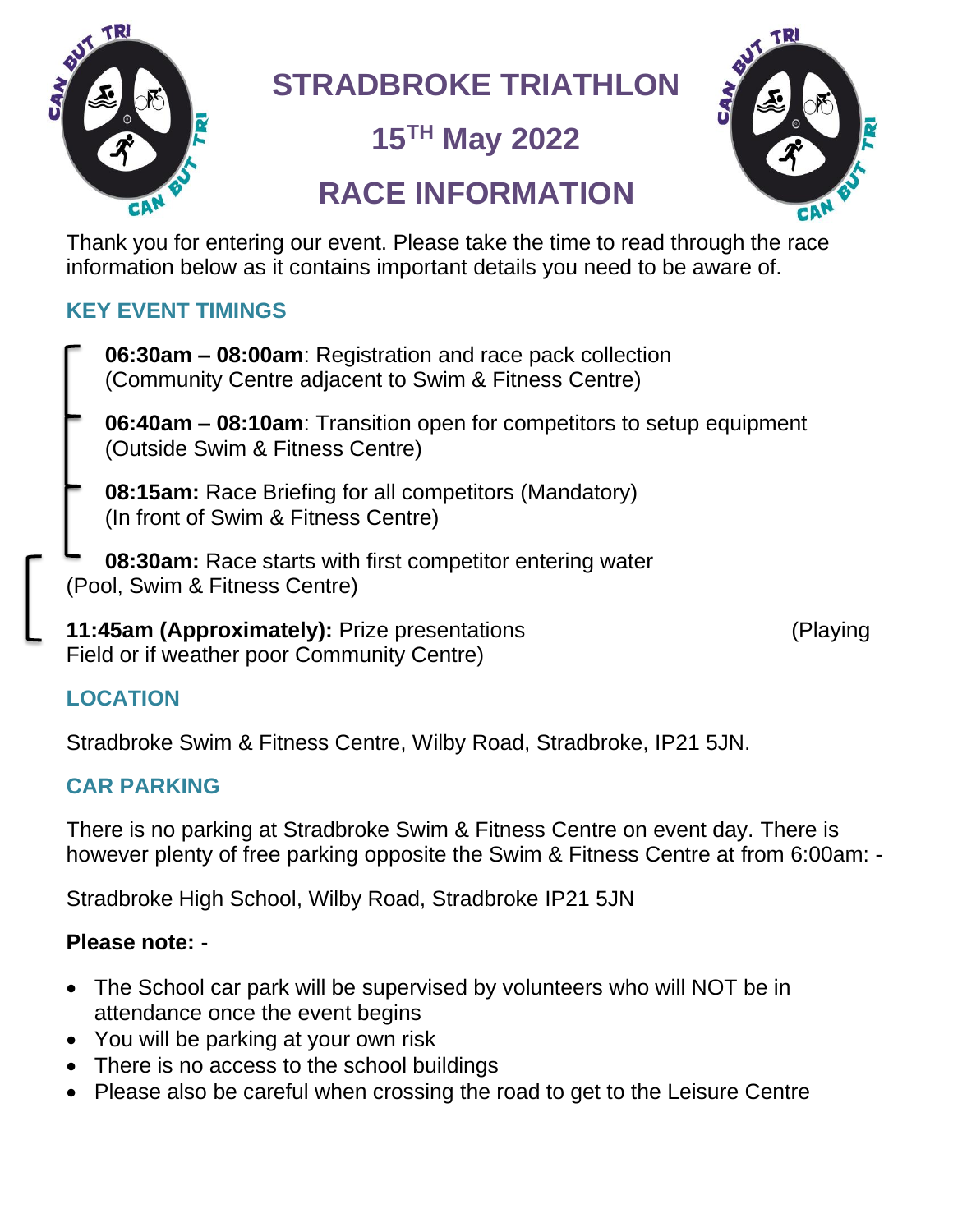#### **REGISTRATION**

Registration will take place in the Community Centre adjacent to the Leisure Centre. Signs will be posted directing you to registration.

For Triathlon England members, you will need to show your race licensee before receiving your event number. If you are unable to produce your license you will need to pay a £6 day license fee in cash for insurance purposes.

For those who purchased a Triathlon England day license when entering, we will have a record of this.

You will collect your race pack including: -

- 2 large bib numbers
- 2 small number stickers
- A timing chip

You will be told your start time.

Your number will also be written on your right arm for identification purposes.

Please complete your personal/medical information on the back of the bib numbers.

The bib numbers need to be worn on your back for the bike and front for the run (either using a number belt or pinned on a T-shirt put on in transition after the swim).

The numbered stickers are to put on the front of your helmet and on your bike (for security purposes). You will not be allowed in transition unless you have done this!

Place the timing chip securely around your left ankle - **Please note: you must not lose the timing chip before starting the event and it needs to be returned after finishing otherwise the timing company will charge you a fee for this!**

### **TRANSITION AREA**

After registering please make your way to the transition area to set out your equipment, Transition will be situated between the Community Centre and the pool.

Set up in plenty of time and only leave in transition what you require for the race.

Boxes can be used to take items into transition, but they cannot be left there.

There is not sufficient space to leave bags in transition.

**Please note:** Only competitors and marshals will be allowed in the transition area. Please also note that the transition area will not be secure outside of the race times.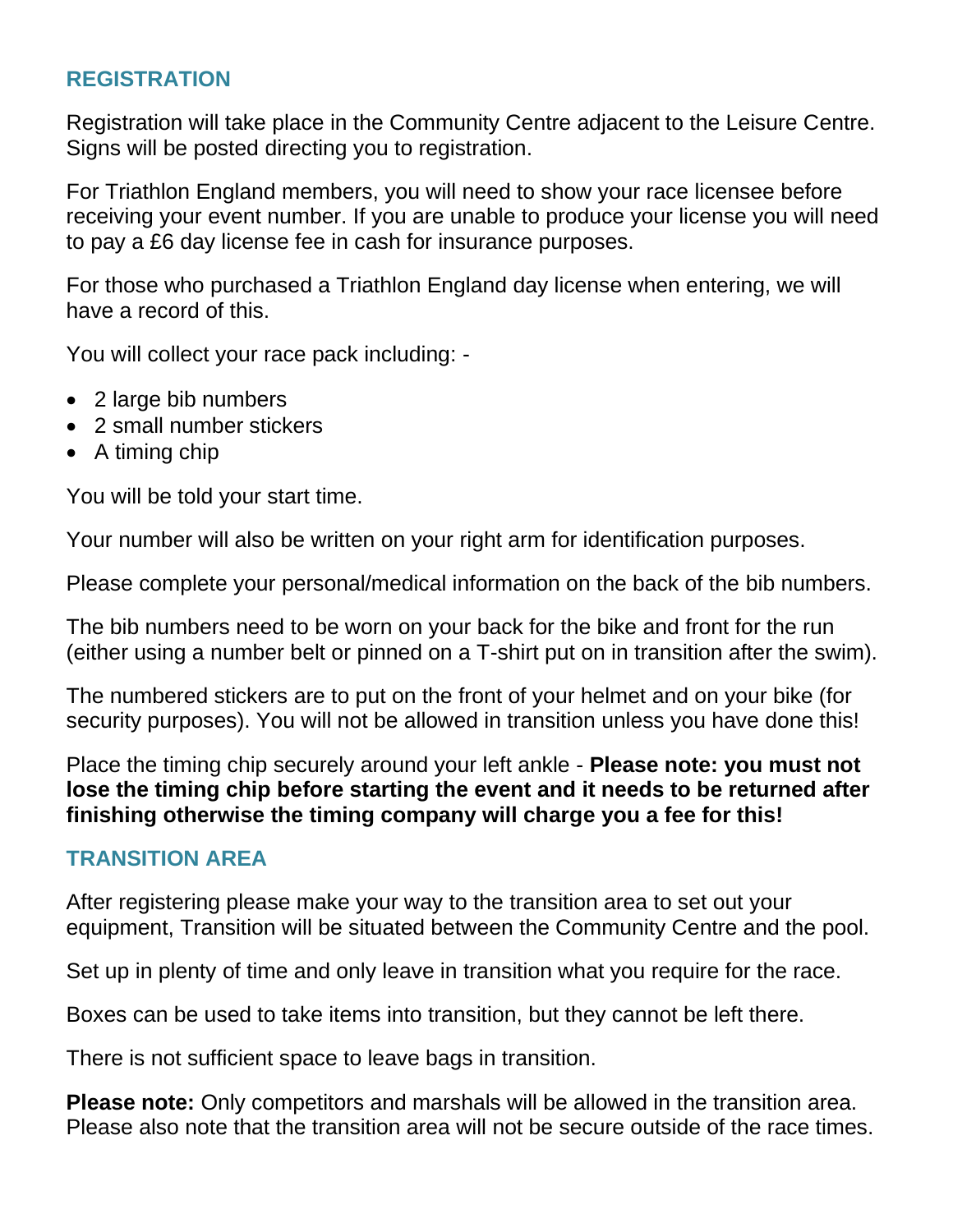Marshals will be in place to help, however competitors should familiarize themselves with the layout of transition, bike in/out, run exit etc. prior to the event starting.

# **EVENT FORMAT**

#### **Please be at poolside at least 10 minutes before you allotted start time.**

#### **Due to the limited space available only competitors, event staff and Leisure Centre staff on duty will be allowed on poolside - no spectators please.**

Make sure your timing chip is securely in place.

The event will commence at 08:30am on Sunday.

Male entrants will start first this year, followed by female competitors after a short gap.

The start order in each group will be based on competitors estimated swim time with the fastest swimmers going off first.

**Swim:** Competitors will start at 30-second intervals, completing 2 lengths in each lane before dipping under the lane ropes to continue this process and gradually work their way across the pool.

**Transition 1:** Please be careful exiting the water as balance may be impaired and the floor is likely to be wet. Make your way outside to your transition space and prepare for the bike section. Your helmet must be securely fastened before you touch your bike and you must not get on your bike until after the mount line. Please do not leave transition without covering your top half.

**Bike:** The course is fully sign-posted and marshals will be at all turns to direct you. You are not allowed to draft or ride in a group with other cyclists. You must obey the Highway Code and do not have right of way over other road users. If you have a mechanical issue or cannot complete the course for any other reason, let a marshal know and we will get assistance to you as soon as possible should it be needed.

**Transition 2:** You must get off your bike before the dismount line and entering transition. You must leave your helmet on until you have racked your bike. Shoes must be worn for the run and your race number must now be displayed to the front.

**Run:** The run route is off-road including a narrow running track following the boundary of the playing field, traces the edge of an adjoining farmers field and uses a section of grass. Please note that wet weather leading up to the race or on event day may make the route slippery/muddy.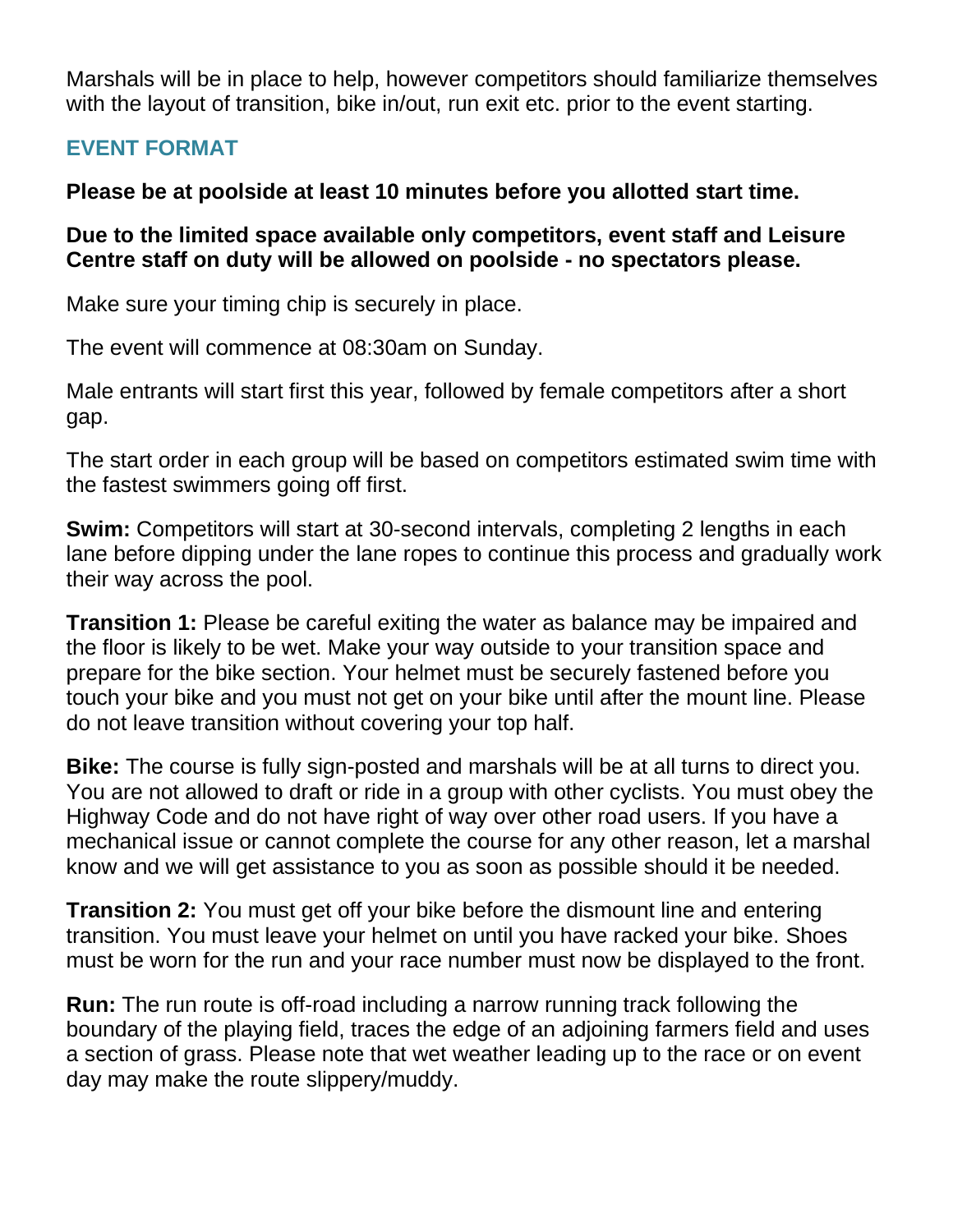The race distances are as follows: -

160m (8 lengths) 17km (1 lap) 3km (2 laps)

It is the sole responsibility of the competitor to complete the required number of lengths/laps.

## **ADDITIONAL INFORMATION**

#### **Please note: Spectators will not be able to cycle or run with a competitor (including in the finish chute).**

No headphones (including bone conduction), phones, cameras etc. can be used whilst competing.

Helmets must comply with standards such as BSI, ANSI, Snell etc.

Bikes must be in good working order with 2 working brakes. Bar-end plugs must be in place where appropriate or bar ends taped over. This will be checked before you are allowed to set up in transition.

The race will be held in accordance with British Triathlon Federation rules and is fully permitted by the Governing Body for the sport.

### **CHANGING FACILITIES**

Changing rooms will be available both wetside and dryside in the Leisure Centre.

Due to the junior aquathlon event, wetside changing rooms will not be available to adult competitors from 12:00pm onwards.

All changing rooms have toilets and showers.

There will not be a bag drop in operation, please plan carefully where you will store items not required during the event. Lockers are available within the changing areas and require a £1 coin.

#### **REFRESHMENTS**

Water will be available at the finish if needed. Competitors can leave a drink in transition or take one with them on the bike section.

Other refreshments can be purchased from various stalls on site.